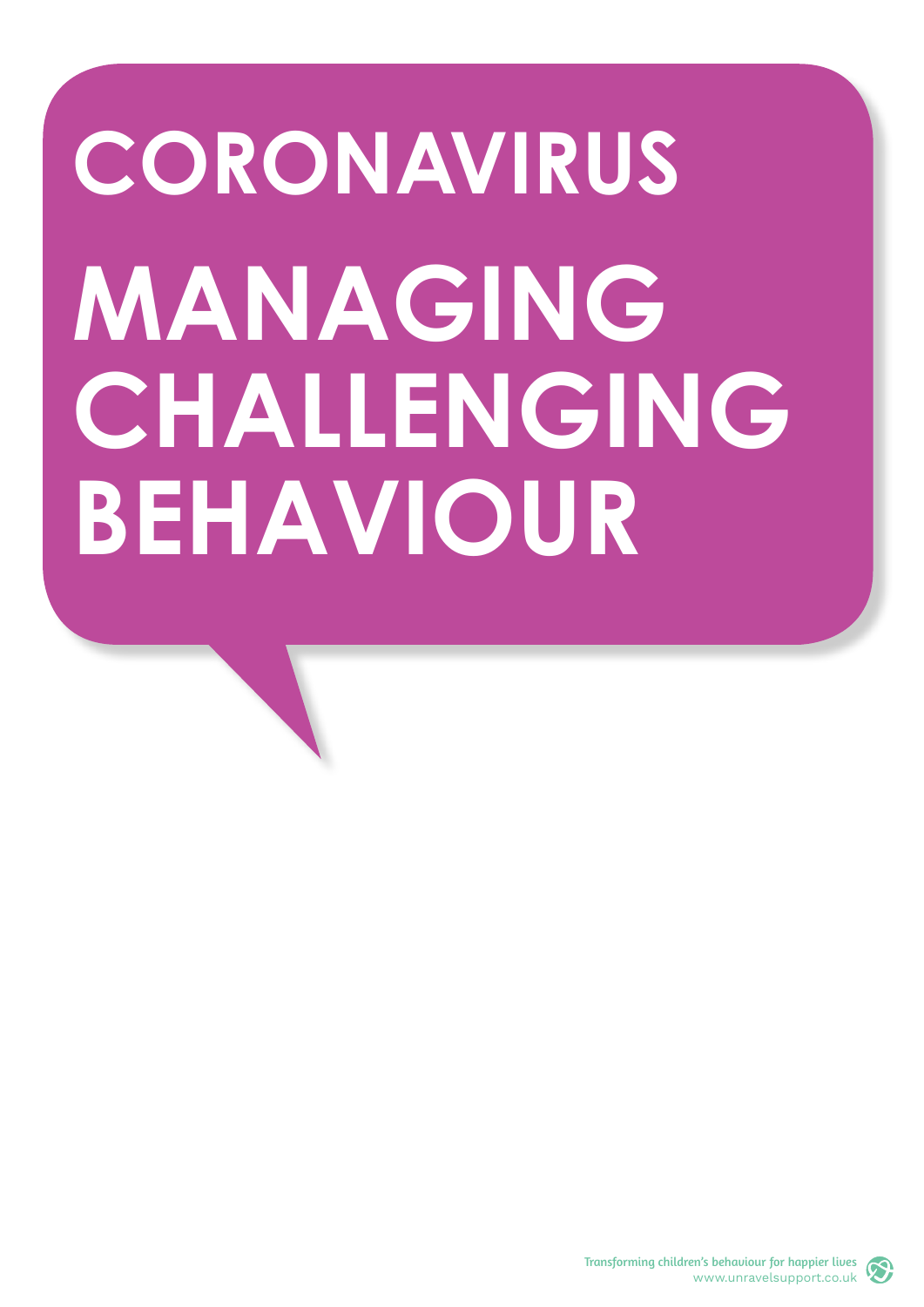### Dear parent/carer

The current coronavirus pandemic has given rise to unparalleled challenges at every level of society. The closure of schools and restrictions on movement for both adults and children has meant that many families face enormous challenges as they try to navigate through new ways of living together.

Home schooling, and making sure our children complete their assigned work, can be challenging. Separated from their normal routines and social circles, bored children can become disruptive and may cause commotion within the family. Frustrated and worried parents may find that they are reacting to these challenges. These types of behaviours can escalate into repetitive cycles, ultimately resulting in the breakdown of relationships.

Here are seven tips that can help us to find our way through these testing times, helping to promote positive and cooperative behaviour within our families.

Remember, we are all doing the best you can in these unique times. Don't be too hard on yourselves, we will all get through this together.

Take care

The Unravel Team



Supporting you on behalf of your child's school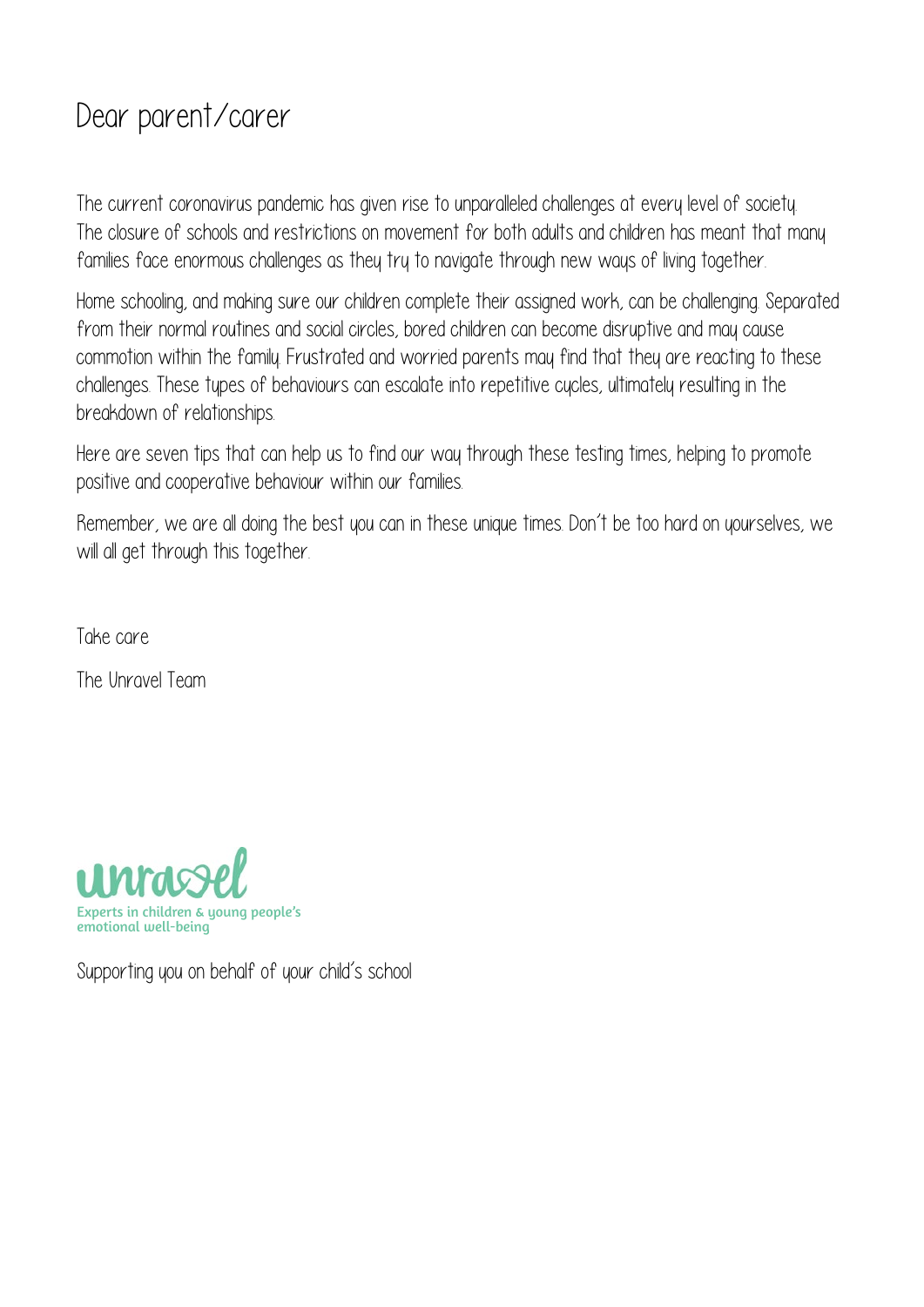#### **MANAGING CHALLENGING BEHAVIOUR DURING LOCKDOWN**

- Keep things in perspective and stay positive by recognising  $\bullet$ that parenting is a real challenge. None of us is perfect and small changes can make a big difference. Look after yourself by taking time out to relax and reach out to friends or family for a little moral support
- Set boundaries and clear rules which promote mutual respect. This gives children a sense of confidence in their surroundings and sets clear expectations of them. Decide on and agree the rules together, keeping them simple and visible to both of you. Be clear about your daily routine so your child knows what is going to happen at different parts of the day. Explain when things need to change. Calmly put in place practical, time-bound and fair sanctions to encourage your child to follow the rules you have both agreed on. Sanctions need to be agreed by all members of the family first so that they are not over-used, inconsistent or excessive

Children who feel confident in themselves and their place in the family are less likely to exhibit challenging behaviours or feel insecure. As parents, you can promote your child's sense of security by spending focused time talking to them about their concerns and proving reassurance. A powerful boost for self-esteem for children is to praise their positive behaviours and achievements by making the praise specific to them. A good example might be, "I am really proud of you for doing your maths distance learning and keeping at it, even when you found those algebra questions tricky" instead of, "You have been good doing your work"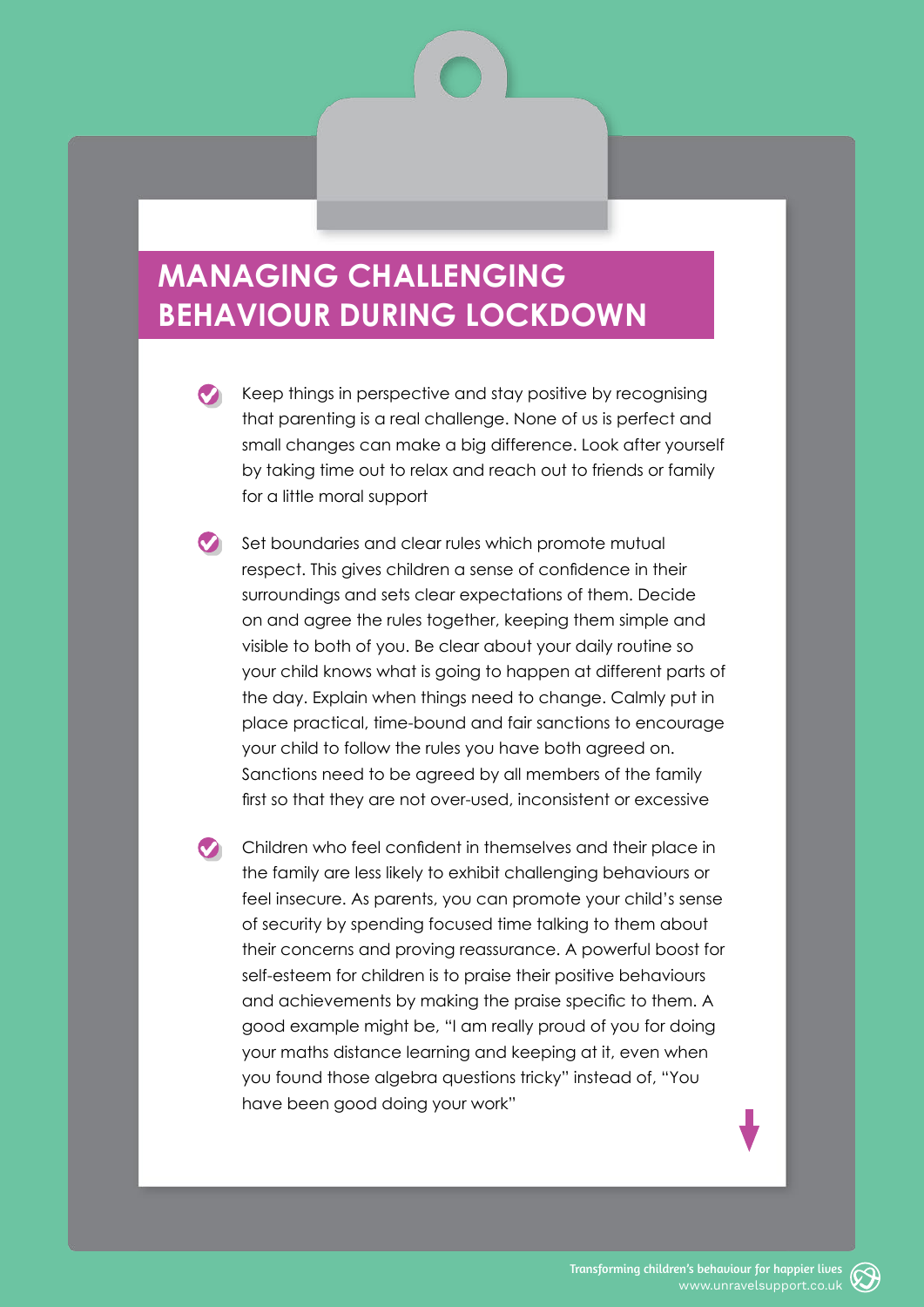#### **MANAGING CHALLENGING BEHAVIOUR DURING LOCKDOWN**

Lead by example and keep communication clear. When communicating with your child, try to be in the same room, make eye contact and reduce or remove distractions such as tablets and mobile phones. Be concise and check back with them that they have understood what you are saying/ asking

- Using rewards selectively but publicly within your home, for example on your fridge, can help encourage better behaviour in your children. Rewards are most effective when they are selective and given fairly to all children. Give encouragement timely and consistently for trying, as well as for succeeding
- Avoid over-reacting to your child's challenging behaviour. Take a breath and be prepared to walk away so you can gather your thoughts. Children can lose confidence in you if you lose your temper, leading to an increase their challenging behaviour. Using distractions can be helpful. Parenting can be demanding and emotive, particularly in these undulating times. As parents, we are not perfect. We do get upset with our children at times and say things that, after some reflection, we would like to take back. Be kind to yourselves!